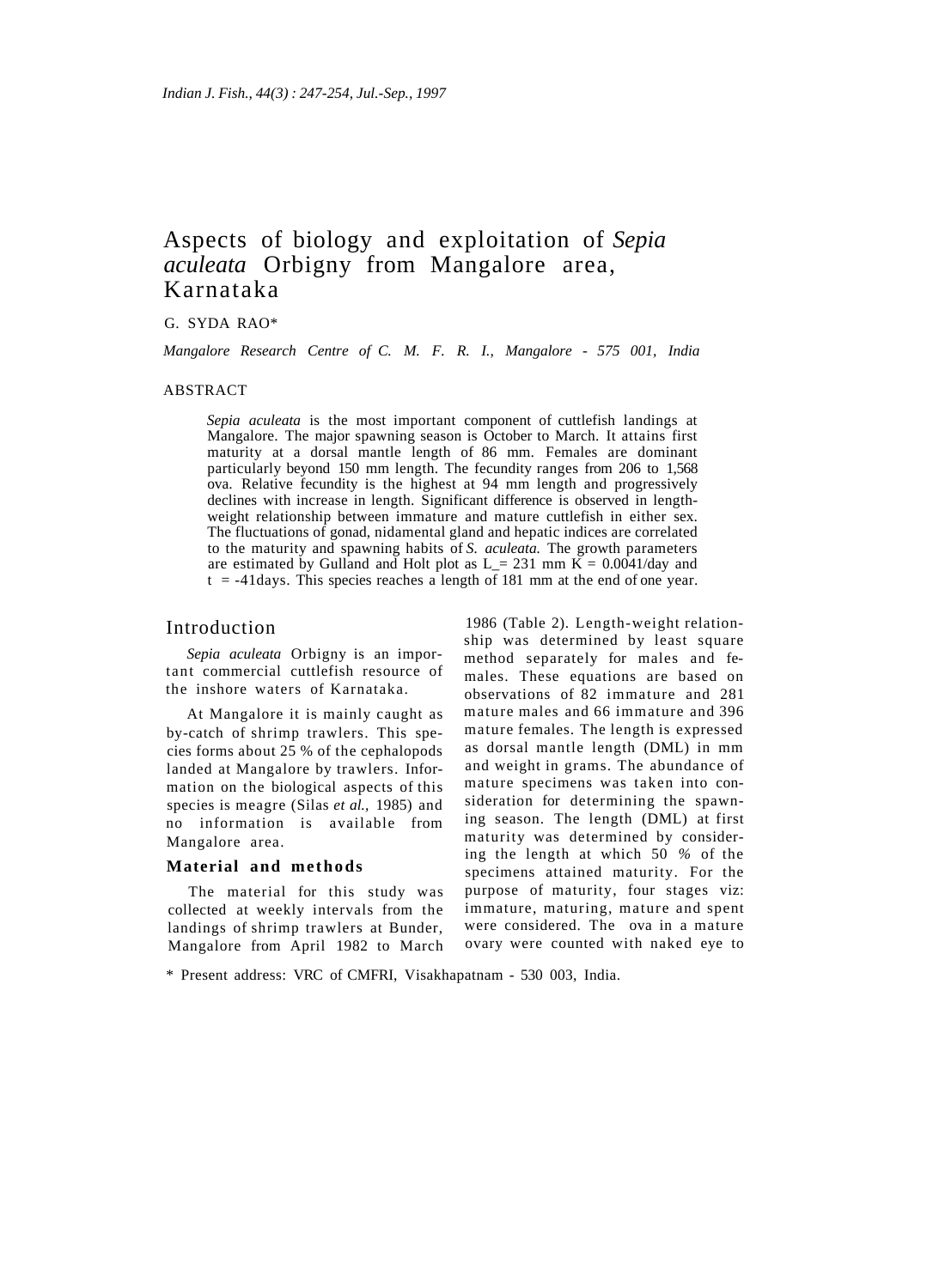determine the fecundity. The relative fecundity (RF) was calculated by the formula: F

where 
$$
F = total
$$
 fecundity and  $W = weight$  of female in grams after removing ovary.

The weight of gonad was expressed as percentage of total weight, in calculating the gonadial index (GI). Nidamental gland index (NGI) and hepatic index (HI) were determined following similar procedures. Sex ratio and maturity studies were based on the examination of about 1,000 specimens. Data on catch and effort were collected at birweekly intervals at Bunder (Mangalore) landing centre. Specieswise and boatwise landings were recorded at random and raised to the total units landed on observed days and eventually to the month. For biological studies the data for different years were pooled as differences between years were negligible.

### **Biology**

### *Size at first maturity*

Mature S. *aculeata* were observed from about 60 mm length. Both males and females appear to mature almost at the same size. At 86 mm, mature cuttlefish formed 50 % (Fig. 1). Hence 86 mm may be considered as length at first maturity.

#### *Maturity and spawning*

Data on the distribution of mature S. *aculeata* during the southwest monsoon (June-September) were not available due to suspension of trawl fishing. Mature specimens were available during the rest of the months. Mature cuttlefish constituted more than 50 % of



Fig. 1. Length at first maturity in *Sepia aculeata.* 

the samples during October-March period (Fig. 2) and around Mangalore this period may be considered as the major spawning season for *S. aculeata.* Analysis of intra ovarian eggs of mature *S. aculeata* revealed uni-modal distribution (Fig. 3). The diameter of mature ova ranged from 1-5 mm and the mean diameter was 3.392 mm. Spent specimens of both the sexes were not found.

#### *Sex ratio*

Females were dominant during



Fig. 2. Seasonal abundance of mature S. *aculeata* (broken line indicates absence of data).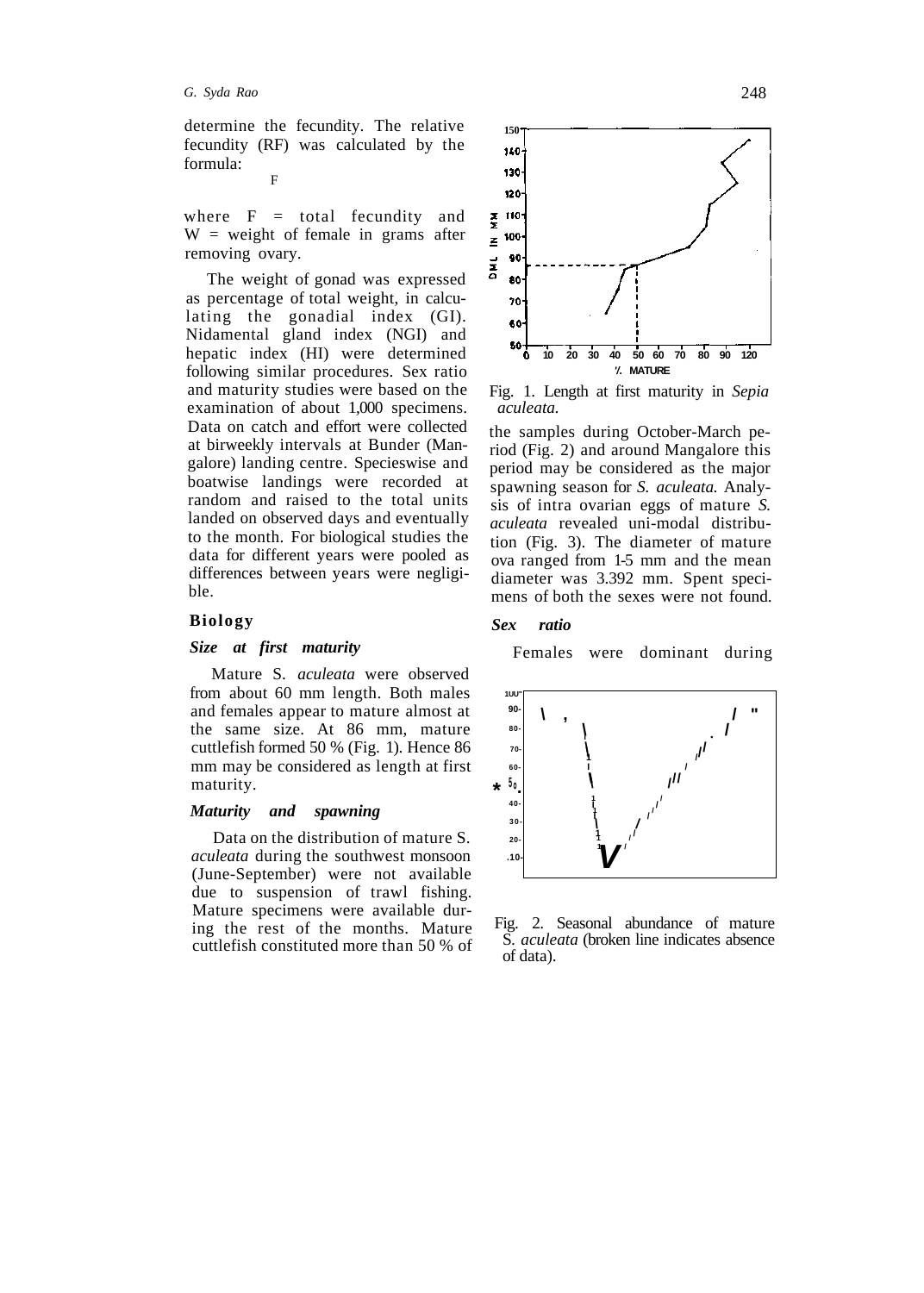

### TABLE 1. *Variation in the sex ratio of* S. aculeata *during 1982* - *86 (pooled)*

| Month | Males | Females | Total |         |
|-------|-------|---------|-------|---------|
| Jan.  | 98    | 80      | 178   | 1.82    |
| Feb.  | 42    | 84      | 126   | 14.00*  |
| Mar.  | 15    | 36      | 51    | 8.64*   |
| Apr.  | 24    | 38      | 62    | 3.16    |
| May   | 28    | 14      | 42    | $4.66*$ |
| Jun.  | 1     | 6       | 7     | 3.57    |
| Oct.  | 8     | 2       | 10    | 3.6     |
| Nov.  | 86    | 118     | 204   | $5.02*$ |
| Dec.  | 105   | 144     | 249   | $6.10*$ |
| Total | 407   | 522     | 929   | $14.2*$ |
|       |       |         |       |         |

\* Significant at 5 %

### *Fecundity*

The number of ova in the mature ovaries of *S. aculeata* ranged from 206 to 1,568, with an average of 587. Fecundity for different length groups was pooled based on 96 observations and the relation between length and fecundity was derived by the least square method. The equation was:

Log Fecundity =  $-1.5334496634 + 0.58951667$ log length (r=0.5689, Df : 95).

The curve of actual mean values of fecundity at different length groups was superimposed over the length-fecundity regression line (Fig. 4A). The curve of mean values has shown first peak, almost coinciding with the length at first maturity and thereafter it showed peaks and troughs. The correlation between the length and fecundity was poor. However, a good correlation (0.8016) has been observed between the length and ovary weight as indicated below:

#### Log ovary weight =  $-3.929314 + 2.324186$

#### **OVA DIAMETER IN MM**

Fig. 3. Ova diameter frequency of mature *S. aculeata* at different lengths (mm) with fecundity (F).

November-December and February-April, whereas males were dominant in other months except June. It may be pointed out that female dominance during the peak landing season was pronounced (Table 1). The overall male to female ratio was 1 : 1.3. Analysis of length-wise sex ratio indicated that there was a marked female dominance beyond 150 mm. The number of males beyond 170 mm length was negligible. The largest male and female specimens recorded measured 205 mm.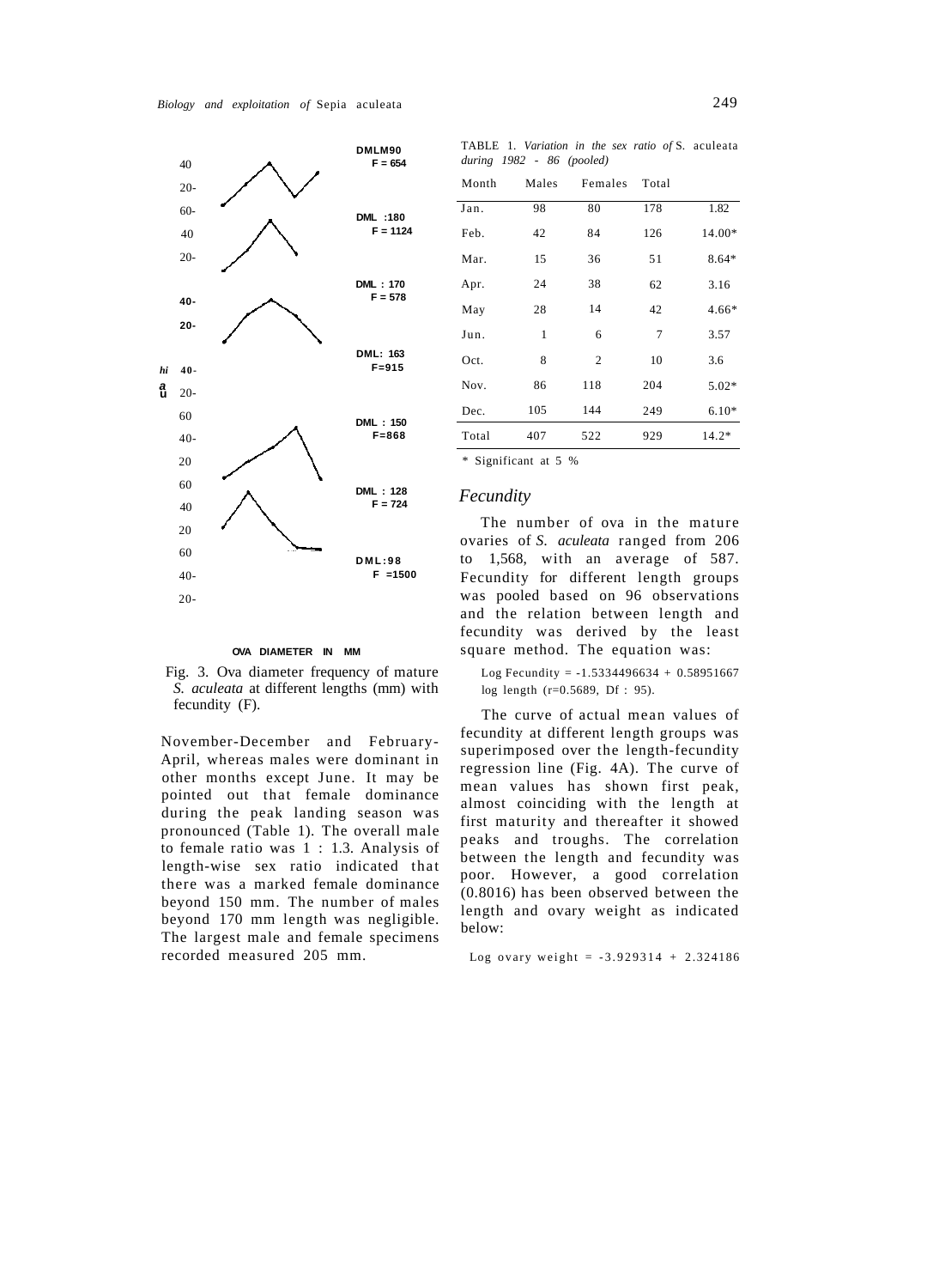





log length

#### *Relative fecundity*

The relative fecundity ranged from 8.6 to 1.5 eggs per gram. The values of RF peaked at length of 94 mm which is close to the length at first maturity. The RF values showed a gradual decline towards the higher lengths (Fig. 4).

# *Gonad (GI), Nidamental gland (NGI) and Hepatic (HI) indices*

These indices for mature specimens showed peak values in April and low values from October to March (Fig. 5); the low values coinciding with peak spawning season. In the case of immature specimens the GI showed high values during February and March, NGI in March and April and HI only in February. The GI in relation to length showed its first decline around 80 mm and thereafter, it showed peaks and troughs. NGI also indicated its first trough at 80 mm and thereafter the values fluctuated. Similarly HI also showed first decline at 80 mm and then almost steady with a peak around 130 mm (Fig. 6).

### *Length-weight relationship*

The length-weight relationship for immature and mature S. *aculeata* was calculated separately for males and females. The following equations describe the length-weight relationship :



Fig. 5. Length-weight relationship in *S. aculeata.*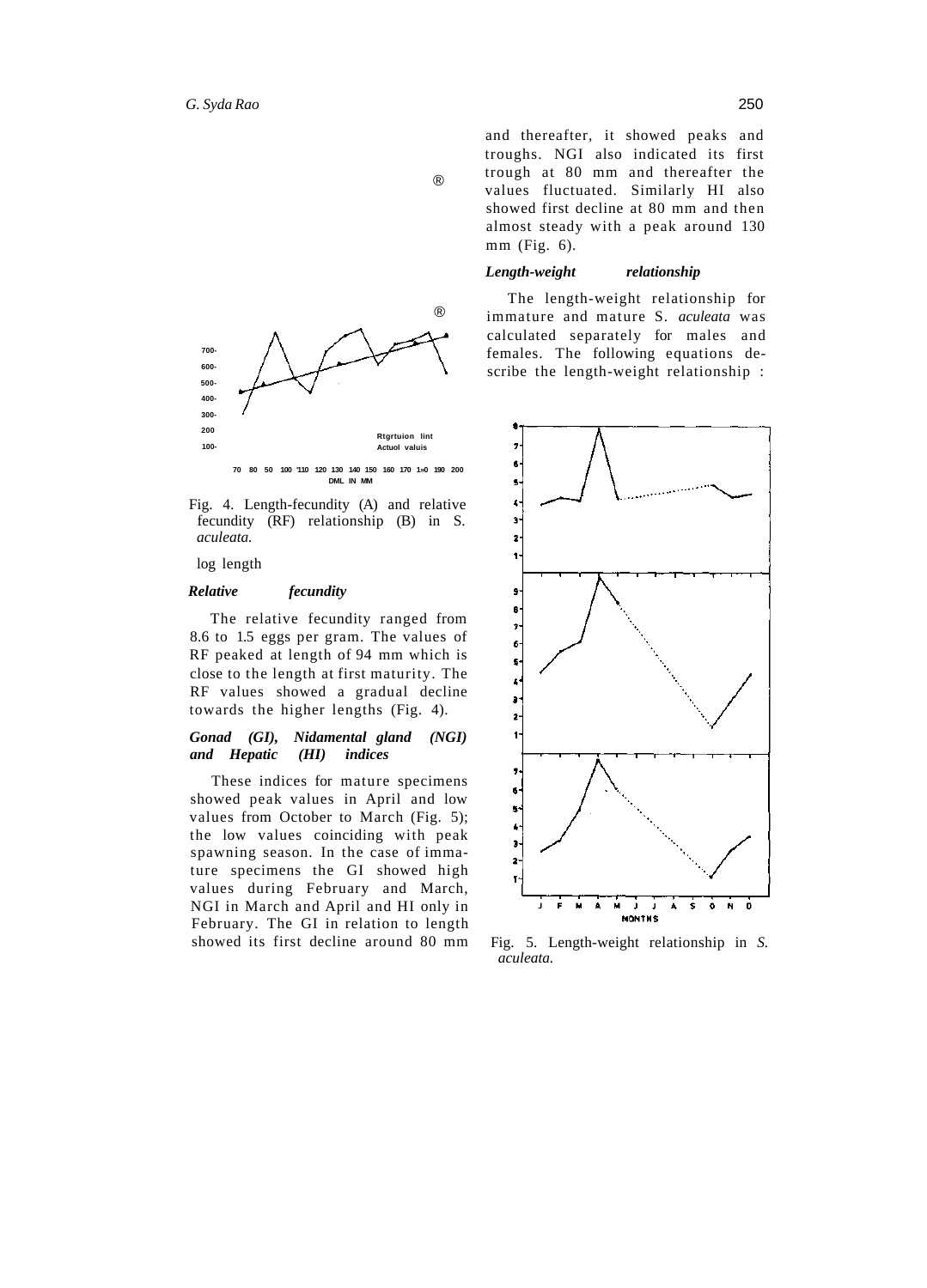

Fig. 6. Seasonal variations in the gonadial, nidamental gland and hepatic indices of mature S. *aculeata* (No data during June-September).

*1. Immature:* Males : log W = -3.765117429 + 2.911936407 log length  $(r = 0.94341)$ 

Females : log W = -4.18059529 + 3.207482485 log length (r=0.9644)

b. Mature males :  $log W = -2.700583283$  $+ 2.38521028$  log length (r = 0.9678)

Females : log W = -3.21338178 + 2.503340692 log length (r=0.9836)

Analysis of covariance indicated that there was significant difference at 5 % level between the regression equations of immature and mature specimens of the same sex. The regression equations showed high degree of correlation between length and weight.

### **Age and growth**

For the purpose of growth studies, the length measurements were grouped into 2 mm class intervals. It was not possible to trace the broods continu-

ously over the whole length range of the species due to irregular shifting of modes and absence of data over the monsoon period (June-September). Hence Gulland and Holt (1959) method was applied which allows the tracing of growth at short and irregular intervals of time at different length ranges. Each mode in a length-frequency distribution is taken as the average length of one group (brood) of fish:

$$
\Delta \mathcal{L} T_{\mathbf{i}} = a-K.L
$$

The above equation may be written

as

$$
\frac{-VL}{\sim W} = \frac{K(L - \frac{1}{2}i \pm i)}{2}
$$

where  $L_i$  = Length of cuttlefish at any mode of mode chain,

 $L_2$  = Length of cuttlefish at the following mode of mode chain,

 $t_2 - 1_1$  = Interval in days between the two modes,  $K =$  catabolic growth coefficent and  $L^A$  = asymptotic length of cuttle fish.

The growth ranges derived at diferent mean lengths were utilised to get the regression equation (Fig. 7) by the least square method:

Growth rate  $(Y) = 0.9459 - 0.0041$ length (x)

The intercept a and slope b provide values of K and L through the relationships:

$$
K = -b = 0.0041/day
$$
  
and L = -f- = 231 mm  
<sub>k</sub>

For estimation of  $t_0$  in the von Bertalanffy growth equation :

 $L_t = L. (l-e-K_{0}^{\prime\prime})$ 

The method suggested by Pauly (1978) was followed as given below: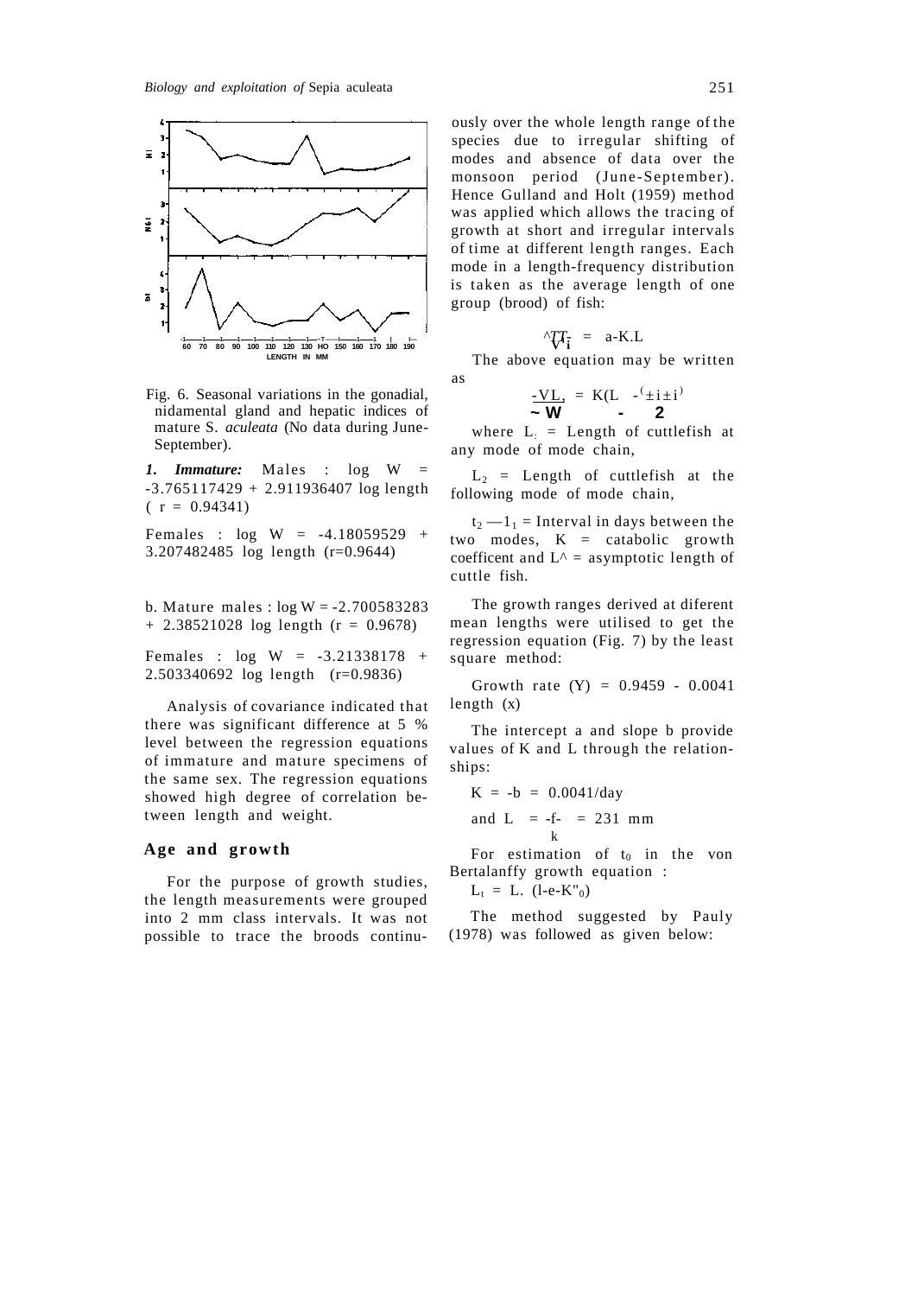

Fig. 7. Regression of instantaneous growth rates on mean lengths of S. *aculeata.* 

 $Log_{10}$  (-t<sub>0</sub>) = -0.3922-0.2752  $log_{10}$  L  $-1.038 \log_{10} K$ 

This relation gave the  $t_0$  value of S. *aculeata* as -41 days. Hence the von Bertalanffy growth equation for S. *aculeata* may be expressed as:

231 (1. 
$$
e^{-t}
$$
 (t+41))

where the estimated K and  $t_0$  are per day and in days respectively. According to the above growth equations S. *aculeata*  grows to 96 mm in 3 months, 137 mm in six months 166 mm in 9 months and 181 mm at the end of one year (Fig. 8).



Fig. 8. Growth curve of *S. aculeata* obtained by fitting von Bertalanffy equation.

### Fishery

Details of trawl fishing at Mangalore were presented by Rao (1988). The catches of *S. aculeata* ranged between 104 t in 1983 and 184 t in 1982 (Table 2). Although *S. aculeata* was observed in most of the months, the major fishery season is from November to January, when more than 75 % of the annual catches were landed. The average catch per unit effort during these three months were 12.25, 11.03 and 3.83 kg respectively. The monthly contribution of *S. aculeata* to the total cephalopod catch varied from 10.1 to 84 *%.* The dorsal mantel length of *S. aculeata* in the landings ranged from 60 to 205 mm. Other species of cuttlefish that contributed to the fishery on a minor scale are *Sepia pharaonis* and *Sepiella inermis.* 

# Discussion

Though *S. aculeata* is distributed throughout the Indo-Pacific region (Chikuni, 1983), information on biological aspects of this species is very scanty. From the von Bertanlanffy growth equation it is estimated that *Sepia aculeata*  reaches a length of 181 mm at the end of the first year of its life ie., a growth rate of 15 mm/month. According to Silas *et al.* (1985) this species reaches 138.9 mm at the end of one year at Madras and Bombay which gives a growth rate of 11.6 mm/month in the first year. However, Mangold (1963) observed a growth rate of 14 mm/month and Richard (1966) recorded 18 mm/month for *Sepia officianalis hierredda.* Nabitabhat a (1994) observed very high growth rates in S. *pharaonis* and *Sepioteuthes lessoniana* under culture system. The largest specimen recorded in the present study was 205 mm which is close to the value of L obtained. It is well known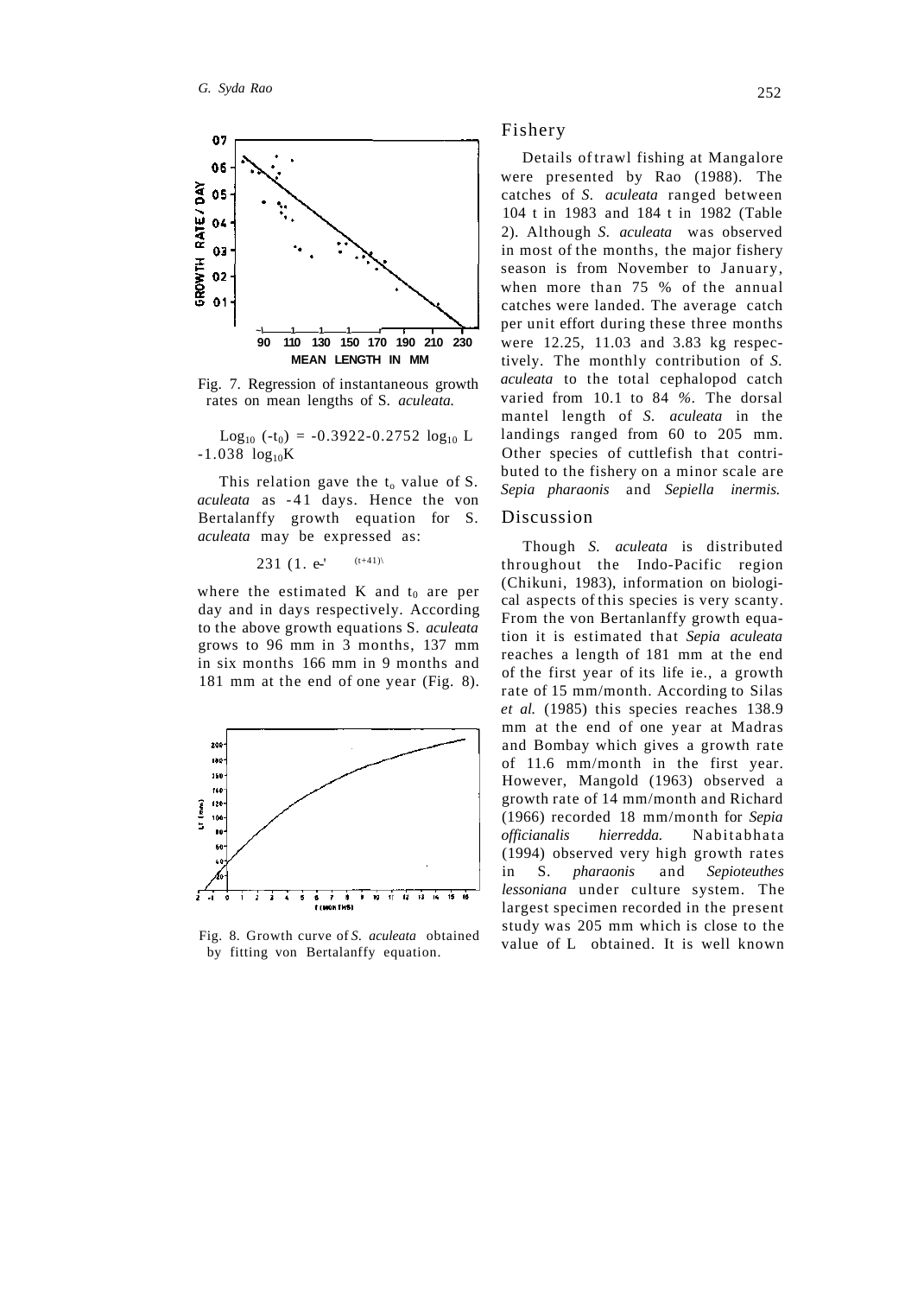|                     |  |                                                 |                |                    |                                   | B                          |              |                                      |                                                 |       | Š              |                                         |                  |                                         |                      |                | š                                               |                   |                    |                       | ă.              |          |               |
|---------------------|--|-------------------------------------------------|----------------|--------------------|-----------------------------------|----------------------------|--------------|--------------------------------------|-------------------------------------------------|-------|----------------|-----------------------------------------|------------------|-----------------------------------------|----------------------|----------------|-------------------------------------------------|-------------------|--------------------|-----------------------|-----------------|----------|---------------|
|                     |  |                                                 | E              | Squids             | å                                 | Others <sup>4</sup>        | <b>Page</b>  | S.                                   | Î.                                              | Ş     | <b>Others®</b> | 뤝                                       | E<br>S           | <b>Spoils</b>                           | s,                   | <b>Otherse</b> | Ě                                               | ₿,                | 遺名                 | S.                    | oderse<br>Ultra | 鳳        | Ë             |
|                     |  |                                                 |                | 45,176             | 21,713                            | 乭                          | 66.88        | å,                                   |                                                 | 17.4% | 룾              |                                         | 高                | 11.38                                   | ធី                   | 57             | <b>AS</b><br>Sina ang Balang<br>Sina ang Balang | 54                | 13,452             | 20,356                | ¦≆              | 1,09,53  | 3             |
|                     |  |                                                 | 71,41          | 10,046             | $\overline{z}$                    |                            | 15.44        |                                      | <b>数スス</b><br>第1253年の<br>第1253年の19月10日 - 19月10日 |       | 8,79.922       | 11.122<br>133,406<br>134,406<br>130,408 | li≸              |                                         | ş                    | 1,07,328       |                                                 | i<br>Balle        | 30,309<br>3,71.961 | 21,574                | 2.07.629        | 33       |               |
|                     |  |                                                 |                | 112.88             | 1745                              | ្ម<br>ឆ្នាំ ធ្ន            | 1,20,624     | 78.86<br>17.86.866<br>17.88<br>17.88 |                                                 |       | Ē.             |                                         |                  | 3883<br>98935                           |                      | ¥              |                                                 |                   |                    | 23.31                 | 12.908          | 1,06,183 | $\frac{4}{5}$ |
|                     |  |                                                 |                |                    |                                   | $\ddot{=}$                 |              |                                      |                                                 |       |                |                                         |                  |                                         |                      |                |                                                 |                   | $\Xi$              |                       |                 |          |               |
|                     |  |                                                 | 555e           |                    | eres<br>Eres                      | $\overline{a}$             |              |                                      |                                                 |       |                |                                         |                  |                                         |                      |                |                                                 |                   |                    |                       |                 |          |               |
|                     |  |                                                 |                |                    |                                   | $\frac{1}{2}$              | स है।<br>म   |                                      |                                                 |       |                |                                         |                  |                                         |                      |                |                                                 |                   |                    |                       |                 |          |               |
|                     |  |                                                 |                |                    |                                   |                            |              |                                      |                                                 |       |                |                                         |                  |                                         |                      |                |                                                 |                   | 医                  | 阜                     | 皇               |          |               |
| e a e e a a e e e e |  |                                                 |                | as<br>Bisheed Bish | . 홍 로 록 <u>박</u> 열<br>- 홍 로 록 달 열 | $\mathcal{L}_{\mathbf{r}}$ | . $\epsilon$ | . 로                                  |                                                 |       | ま<br>コンチンチ ちょう | 보 독행 <u>국내</u><br>부 독행 축구               | <b>SHAFFFFSS</b> | គ្គ គ្ម គ្ម គ្មី<br>ក្ដី គ្មី គ្មី គ្មី | a 23 FFFFF<br>System | 岩 景 景 景        | 또 그 ACT<br>1947.770<br>1.61.658                 | $E = \frac{2}{3}$ |                    |                       |                 |          |               |
|                     |  |                                                 | Ş              |                    |                                   | g                          |              |                                      |                                                 |       |                |                                         |                  |                                         |                      |                |                                                 |                   | 보                  |                       |                 |          |               |
|                     |  |                                                 | $\mathbf{r}$   |                    |                                   | $\mathbf{r}$               | ್ರ ಕ್ಷ ತ್ವ   | Ñ.                                   |                                                 |       |                |                                         |                  |                                         |                      |                |                                                 |                   |                    |                       |                 |          |               |
|                     |  |                                                 | 80             |                    |                                   |                            |              | 341                                  |                                                 |       |                |                                         |                  |                                         | 21,369<br>24,369     |                |                                                 |                   |                    |                       |                 |          |               |
| 뵹                   |  |                                                 | $\Xi$          |                    |                                   | ធ្វី <u>គ្ន</u>            | ą.           | é.                                   |                                                 |       |                |                                         | 15.20            |                                         |                      |                |                                                 | 20                |                    |                       |                 |          |               |
|                     |  |                                                 |                | 337,457            | 1,04,107                          | 21.54                      | 5,11,098     |                                      | 5.06,336                                        | 浅脂    | Ş              | 6,42,705                                |                  | 9,38                                    | 1,34,105             | <b>SSL</b>     | 6,43,506                                        |                   |                    | 600,959 81,819 42,537 |                 | 125.86   |               |
|                     |  | NP - Me fishing S.a - Sepie oculents • Sepielle | <b>IRATING</b> |                    | <b>9 - Sepin pharaonis</b>        |                            |              |                                      |                                                 |       |                |                                         |                  |                                         |                      |                |                                                 |                   |                    |                       |                 |          |               |

LIBLE 2. Catch fig) details of copical pools during 1963 '95 at Mangalore by frauls

that in short lived species the K value is high (Beverton and Holt, 1957). Considering the above points the presently estimated growth parameters appear to be reasonable.

According to Silas *et al.* (1985), this species reaches first maturity at different lengths between 77 and 130 mm at different places. Mangold (1963), Garcia Cabrera (1968) and Bakhayokho (1983) also observed different lengths for first maturity in *Sepia offtcianalis hierredda*  from different regions. Silas *et al.* (1985) observed difference between the regression equations of males and females. In this study significant difference was observed between regression equations of immature and mature specimens in both males and females. On the other hand Bakhayokho (1983) observed no significant difference in the lengthweight relationship of S. (o.) *hierredda.*  Silas *et al.* (1985) and Bakhayokho (1983) found prolonged spawning season in *S. aculeata* and S. (o.) *hierredda*  respectively. In this study also spawning season was found to be prolonged between October and March. The observed fecundity range (206-1,568) of S. *aculeata* is comparable to that of S. (o.) *hierredda* (250-1,400). The relative fecundity (RF) is the highest at 94 mm, almost coinciding with the length at first maturity. The first peak of the gonad and nidamental gland indices almost coincide with the length at first maturity. Fluctuation in the gonad index, nidamental gland index (Fig. 7) and fecundity (Fig. 4) beyond the length at first maturity suggests that *S. aculeata* spawns more than once during the spawning season. The poor correlation observed between the length and fecundity (Fig. 4) may be due to this spawning habit.